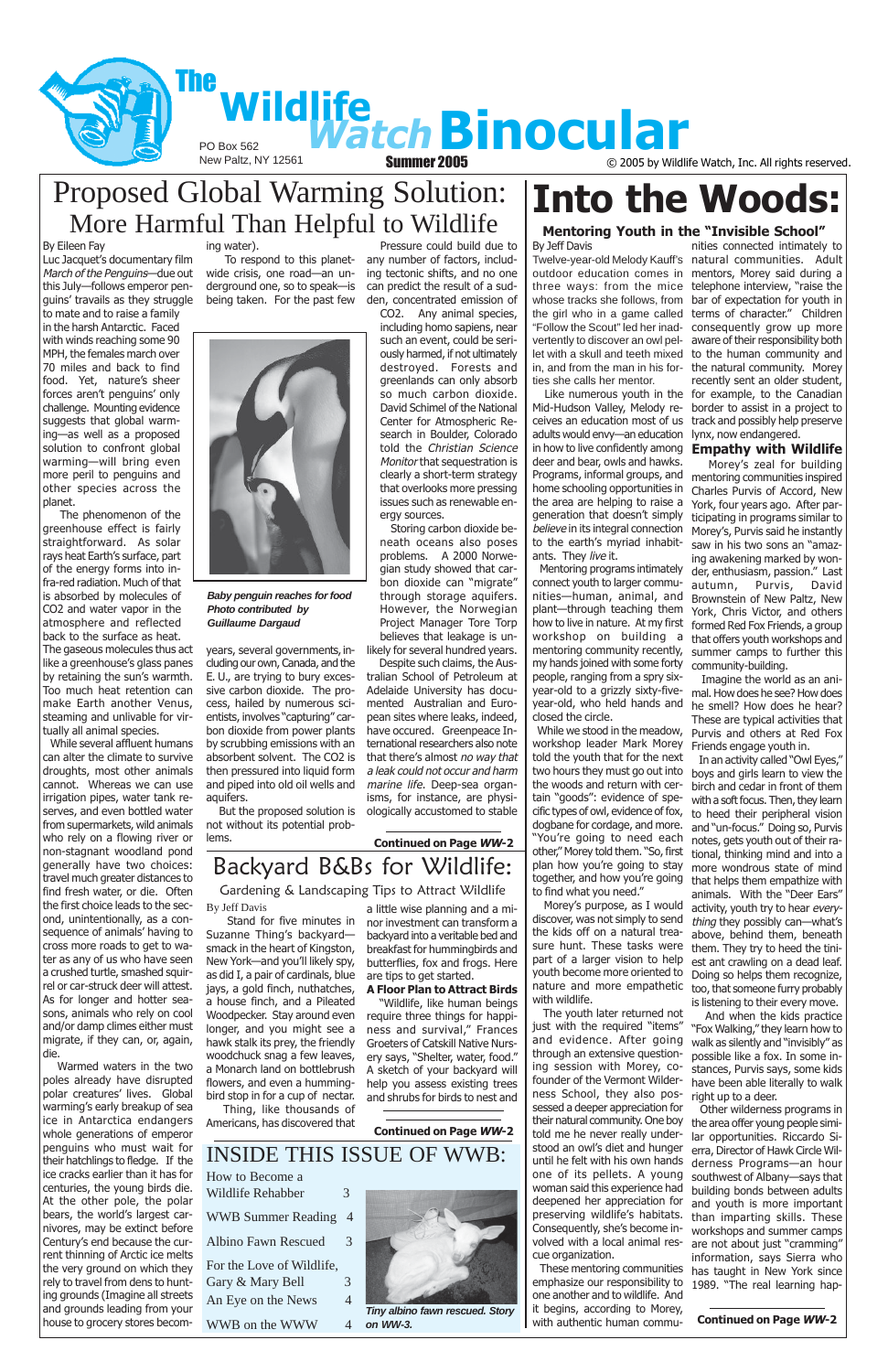### **WW-2 The Wildlife Watch Binocular Summer 2005**

 To introduce youth to the wilderness, naturalist and environmental educator Jay Leavitt founded the non-profit organization The Red Tail Rising School for Natural History. Leavitt and his groups of home-schooled youth, among other activities, take regular outings to the Adirondacks to track pine marten or cougar. These youth, Leavitt says, amaze him not just from their knowledge of animal behavior but also from their conviction to make the world better for their winged and furry friends.

pens between the skills" of animal tracking, fire building, and edible plant harvesting. The nearby Mohonk Preserve's array of dynamic summer camp programs also heightens youths' awareness of the outdoors in the context of building human relationships. **Continued fromPage WW-1**

**Vermont Wilderness School** Dedicated to building mentoring communities. Offers numerous workshops and programs for adults and youth. Mark Morey, 802.257.8570 www.thevermontwildernessschool.org

 The heart of these experiences is not about findings as if on a wild treasure hunt. For Bosch Purvis, who turns thirteen in March, it's about becoming comfortable in nature. "I don't mean just taking a walk in nature," Bosch says. "I mean, you know, being comfortable in nature for three weeks without staying in a building." An avid skier, sledder, and soccer player, Bosch is learning to love the outdoors for more than recreation. He and Melody and thousands of other lucky youth are discovering core parts of themselves as well in what some people like to call "the invisible school"—wilderness.

### Youth Learn in the Woods

### **HOW TO FIND OUT MORE:**

**Red Fox Friends** Based in New Paltz. Offers workshops and summer camps for youth. Charles Purvis, 845.626.2474 or David Brownstein, 845.255.7175. www.redfoxfriends.com

**New Moon Group** Informal gathering of women and girls to build community in nature. Amy McTee, 845.255.2679

**Mohonk Preserve Summer Camp** Camp Administrator Kim Tischler, 845.255.0919, ext. 234

www.mohonkpreserve.org

**Hawk Circle Wilderness Programs** Located south of Albany, NY. Director Riccardo Sierra, 607.264.3396 www.hawkcircle.com

**The Red Tail Rising School for Natural History** Home schooling, classes, field trips, &workshops for youth &adults. Call Jay Leavitt 845.417.7216.

### Global Warming Proposal Heated

JEFF DAVIS is a writer residing near Woodstock, NY.

*E.M. FAY is a freelance writer whose work focuses upon environemntal and animal-rights causes. Her work has appeared in publications such as Canada's* Natural Life.

# Backyard B&Bs for Wildlife

hide; plants to feed caterpillars, butterflies, hummingbirds; and a water source for bathing and drinking. Think twice, too, before you down that dead tree: It could be an ideal room for woodpeckers (who in turn feed on garden and tree pests).

Before you buy plants,

though, "get the dirt" on your soil. Lead-heavy soil from excess pesticides—requires remedying before most wildlife-attracting plants can flourish. Lead-heavy pesticides not only will kill "pests" such as aphids; they also have destroyed millions of butterflies. Instead of using chemicals, attract our natural pesticides—birds. One warbler might eat

3,500 aphids a day, and a swallow might gulp up to 2,000 flying insects a day. Ithaca-based Cornell Cooperative Extension provides soil analyses kits.

 Include a wild patch of grass in your design. A four-by-four spot of unmowed grass, a "meadow strip," does more than give you a break from mowing. William J. Weber, in Attracting Birds to Your Yard, notes that wild grass attracts bountiful insects, and the bugs plus the seeds feed birds. A meadow strip might house voles, which in turn could invite the beloved red fox.

### **Continued fromPage WW-1 Continued fromPage WW-1** less to wildlife.

 "Balance is the key in landscape design," says Carol Washington of Woodstockbased Serenity Gardens. Nature loves variety. One study by naturalist Curt Janesen showed that backyards including a variety of native grasses, shrubs, canopy trees, and plants pulled in some 30 to 180 wildlife species compared to those yards with a basic lawn and, say, a feeder that attracted less than 20 species. Thing's small patch of nature has an attractive combination of barberry and forsythia bushes, towering maples and ever-

greens, flowers, and herbs—all strategically laid out for different kinds of wildlife.

 Get the most for your energy and money. If you can plant only one kind of tree, you might choose the dogwood (Cornus florida). This hardy deciduous tree's branches reach three to ten feet high, providing rest-and-nest spots as well as bright red fruit that feeds some 36 bird species including thrush, tanager, and the Pileated Woodpecker. "Berrybearing shrubs and trees," master gardener Jim Dinsmore notes, "attract birds throughout the winter, too." Beware of hybrid plants, though, Groeters warns, "no matter how luring are their petals or poetic name." Although they may dazzle your eyes, many of them are worth-

 Contact your county Soil and Water Conservation District Office, too, to apply for bargain bundles of seeds, yearlings, and more. Brian Scoralick of Dutchess County said that around 600 orders in that county were filled this spring, translat-



ing to around 60,000 planting materials provided.

### **The Kid's Room & Sun Room for Butterflies**

To attract butterflies, feed their caterpillar kids. Host plants plants on which a butterfly lays eggs—nourish the multi-legged butterflies-in-training. Cherries and ashes host the Eastern Tiger Swallowtail (Papilio glaucus) and the pale Hairstreaks (which also host on dogwoods), both common to the Catskills. If you wish to harvest herbs while creating a caterpillar nursery, the Black Swallowtail (Papilio polyxenes) likes dill, parsley, and fennel.

 To lure adult butterflies, let the sun shine. Since butterflies' body temperature must rise to 86 degrees to fly, plant sun-loving flowers—preferably with hues of purple, yellow, pink, and white, their favorites—in clusters. Studies show that butterflies like large clusters of pink or of yellow as opposed to a mixed patch of colors. Summer bloomers such as bee balm and Impatiens draw in several butterflies and hummers.

### **The Red Room for Hummers**

When Pablo Neruda asked, "Why don't we teach helicopters how to draw honey from the sun?" he must have been dreaming about hummingbirds, those micro-helicopters that shiver for nectar.

 The ruby-throated hummingbird—likely the only type you'll spot in the east—loves red blooms that produce more sweetness for their buzz. These winged wonders, among North America's most important bird pollinators, do feed on flowers of other hues, but if you plant red-clustered plants—buttercup (Ranunculus), jewelweed, or squill (Scilla)-you'll likely see some hummers in no time. Groeters as well as Washington encourage planting native beauties such as wild columbine. Years ago, Thing's coral bells

attracted what at first she thought was a hornet. It turned out to be a hummingbird. Now, each year a pair of hummers return for her backyard nectar.

### **Baths, a Swimming Pool, and a Shady Nook**

Don't forget water. A bird bath,

regularly cleaned, attracts possibly two to three times more birds to a yard. Hummers also love to dash through a lowpressure spray lawn sprinkler. Jim Dinsmore's pond teems with frogs, newts, salamanders, and birds, but to keep it simple he recommends using small plastic pool forms, available at Lowe's, that make instant swimming pools for frogs. Washington also says that upside-

down flower pots and rock piles make "cool caves for amphibians."

### **Your Backyard B & B in the Larger Picture**

The 2004 Audubon State of the Birds report claims that some 85% of grassland birds have declined in forty years. Woodland birds such as the pine siskin finch have dropped in number by over half. Too, migrating rubythroated hummers travel 500 miles or more and must double their weight to travel. With increased land development, their journeys have become more challenged.

 But backyard by backyard, butterfly by butterfly, Americans are reversing that trend. Consider joining people such as Thing this year. Plant a few seeds for the future, and make your backyard a friendly B & B for wildlife.

### **RESOURCES for Your Backyard B&B**

 **Catskill Native Nursery** Kerhonkson, NY 845.626.2758; native plants & workshops

 **Cornell Cooperative** Ithaca, NY 607.255.2815; offers soil analysis and other services and classes

**Natural Resources Conservation Service** www.nrcs.usda.gov/feature/ backyard specific suggestions for

conservation in your backyard

**National Wildlife Federation** www.BackyardWildlifeHabitat.info, online certification program to register your backyard B & B.

**Windstar Wildlife Institute** www.windstar.org; several online articles & courses

*JEFF DAVIS is author of The Journey from the Center to the Page. His articles appear in publications such as Conscious Choice and Enlightened Practice. He is Managing Editor of Wildlife Watch Binocular.*

### Resources Related to Global Warming **GLOBAL WARMING**: Personal Solutions for a Healthy Planet. by Chris Spence (Palgrave Macmillan, 2005). Just published this month, this book offers a lucid account of what global warming is, why it matters, and what on a practical level we can do about it.

**Union of Concerned Scientists** Cambridge, MA

www.climatehotmap.org/ an online map of the nation showing local effects of global warming

**EPA Kids Page** www.epa.gov/global warming/kids/

This EPA website offers games, a list of events, and other ideas to help youth understand global warming. Several pages provide simple scientific explanations of global warming,

environments and cannot adapt to changes such as CO2 coming into their waters.

 Then, too, the ocean's pH level would be affected, a potentially lethal factor for numerous sea species. And as Greenpeace campaigner Truls Gulowsen stated, "The more we store greenhouse gases away, the bigger the potential climate bomb is and the longer it will take to get rid of the real problem—the burning of fossil fuels."

 University of Rhode Island marine biologist Brad Seibel said in a Science Daily article (18 Nov. 2003) that we know enough now about sealife to predict with certainty the effects of an increase of CO2 in our oceans. Atmospheric CO2 not only has already inhibited shallow-water shelled mollusks' ability to form shells but also has dissolved coral reefs. "CO2 injection would be detrimen-

tal to a great many organisms," said Seibel. "It would kill everything that can't swim fast enough to get out of the way, because in concentrated form it's highly toxic, even to humans."

 The proposed partial "cure" of storing CO2 may prove harmful to wildlife (not to mention ourselves). Whether undersea or underground, this practice is highly questionable, and should be questioned before it becomes accepted as a substitute for more sensible, far-sighted climate-preserving measures—and before species such as penguins lose their breeding grounds and ultimately their place on the planet.

*Photo by Lowell Thing Suzanne Thing in her backyard B & B of bee balm and yarrow where hummingbirds love to stop in for nectar.*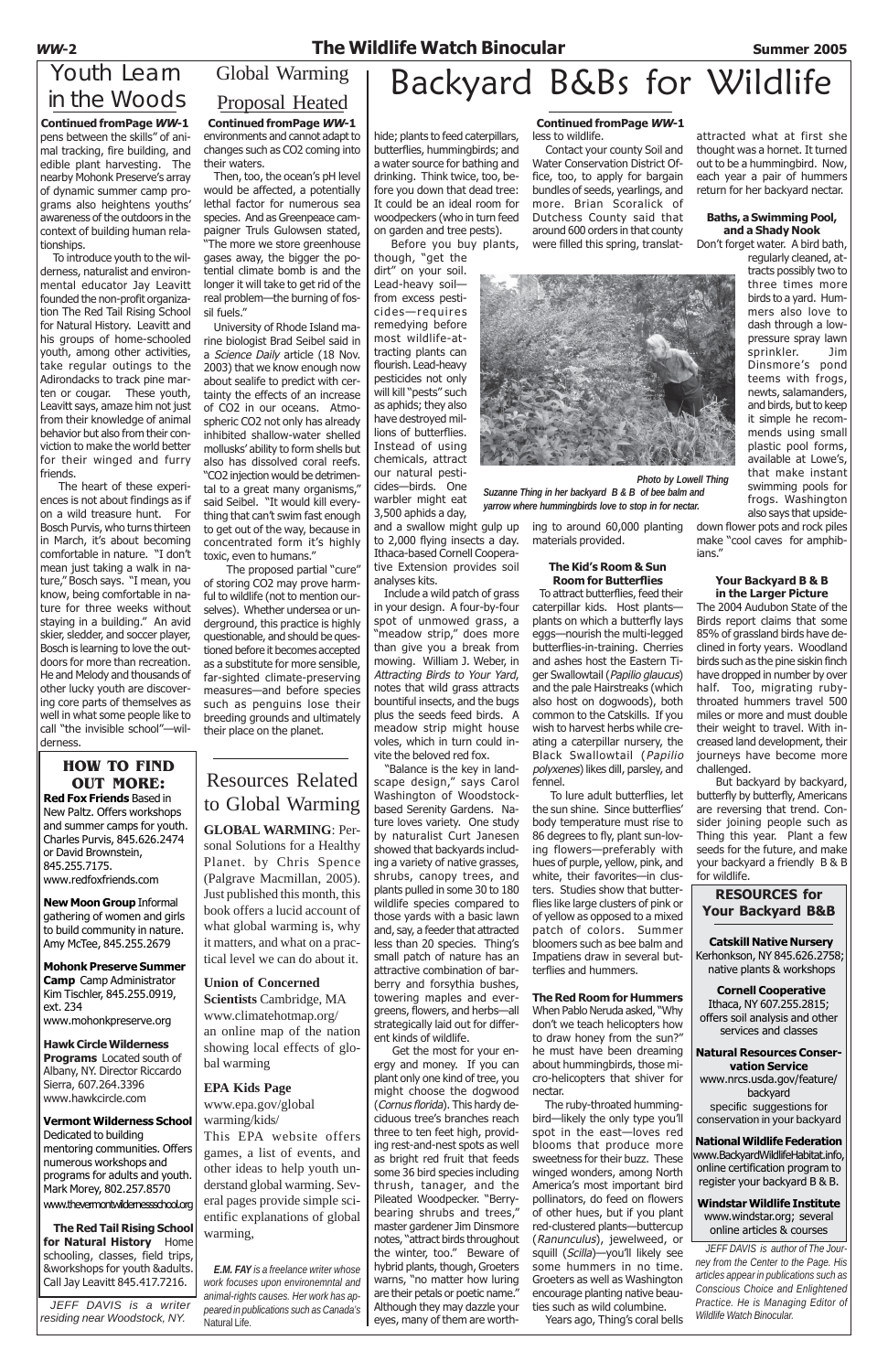### **Summer 2005 The Wildlife Watch Binocular WW-3**

### **R.O.C.K. - REHABBERS OFFER CARE AND KINDNESS**

### Wed for the Love of Wildlife: Mary & Gary Bell **WILDLIFE REHABILITATOR?**

See above story.



*Photos by Anne Muller Porkchop Bell loving peanuts*



#### By Anne Muller

The Wildlife Watch hotline number brings in numerous calls during spring and early summer. It's the time of year that wildlife rehabbers (rehabilitators) call "baby season." I have to admit that responding to these calls is by far the most immediately rewarding aspect of our work. Often on the phone with a panicked caller, we can determine that the animal doesn't need help because mom is still around. Other times, we are able to unite people who have an injured animal with those who can help them.

 Here is why wildlife rehabilitators are so special: It's a rare veterinarian who treats wildlife. Rehabilitators receive no state money. They undertake rehabilitation at their own expense, time, and effort for the personal satisfaction of helping wild animals and for an occasional contribution.

 Our hats go off to those noble souls who care for other creatures as though they were members of their own family and, from a higher vantage ground, they indeed are.

 When Mary and Gary Bell exchanged wedding vows, it must have gone something like this: You get 'em and I'll take care of 'em. Fawns, that is. And that's what the Bells have been doing ever since. In spite of full-time jobs, Gary brings orphaned

on schedule, putting all other engagements and demands behind her commitment to the fawns. Speaking lovingly to the fawns as though they're children, cleaning their little rears with leaves, and providing them with nourishment, the Bells ensure that their charges will be rein-



troduced to the "wild" when the babies reach maturity.

# **SO, YOU WANT TO BECOME A**

By Marilyn Leybra

I can't help helping animals in distress.

 When I took my first wild animal to the veterinarian, however, the vet had to refuse helping it. He said it was illegal for me to bring wildlife to him unless I were licensed by the State as a wildlife rehabilitator.

 That incident sparked me to take a wildlife rehabilitator's test and get licensed. The license allowed my name to be posted with the police department, veterinarians, as well as local and animal shelters as "legitimate" hands to help wildlife. Consequently, people bring all kinds of animals my way or notify me of their whereabouts. I am able to help many more animals than I otherwise would have because now people bring them to me or notify me of their whereabouts.

> If interested in becoming a licensed rehabilitator, simply call your state's wildlife agency. In New York State, it's the Department of Environmental Conservation in Albany at 518-402- 8985. Request information about taking the test given once a year, usually in April. Getting a license does not obligate you to do anything more than you feel capable of, but it does allow you to be recognized as somebody allowed by the State to have wildlife in your possession. For people predisposed to

 So, I still do what comes naturally to me, but the license lets me help even more animals. Becoming a licensed rehabber can give you endless rewards, but I have a few suggestions.

 Use common sense. Human fear often exacerbates the plight of wild animals. Health departments and the media can actually cause people to believe that a raccoon going for a piece of food in their garbage must be rabid. (An animal with rabies has no interest in food.) Many people believe that if they touch a wild bird, they can get West

Nile Virus whereas the virus actually is contracted through the bite of an infected mosquito. A little knowledge and common sense, though, go a long way in helping animals recover.

 Be wise. Many times a wellmeaning individual will do the wrong thing and actually harm the animal or herself. First, determine whether or not the animal needs help. Often it's best to wait to see if a mother returns to her young.

fawns to Mary who feeds them leaf of kale (See photo in "Hotel Bell Photo Gallery" below.). A rescued squirrel hangs out in the yard and watches the antics of the people and former nurses, leaving only when he gets bored.

> In addition to the book knowledge that rehabbers get from preparing for the test—what I'll call the basic science of being a "wildlife rehabilitator"—intuition and common sense play vital roles in our work. Direct experience has been my greatest teacher, and I recommend that even after you get your rehabilitator's permit that you apprentice with rehabilitators who specialize in various areas of wild animal rehabilitation. Anyone who has the heart and mindset to help a "wild" creature, with a little direction, can do the same thing I do.

 Sometimes, the totally cured and mature "patient" doesn't want to leave. The Bells still have a groundhog, Porkchop, who insists on visiting often, literally knocking on the kitchen door and waiting for his big green Hotel Bell Photo Gallery

 Imagine you found an orphaned baby rabbit. Treat her as you would treat an orphaned kitten, puppy, or human infant. Make her comfortable, warm, and cozy and then proceed to bottle feed her formula from a pet store. As the rabbit progresses, you'd progress to using some regular jarred baby food (vegetables), add some small pieces of cut-up apples as well as some grassy weeds such as clover and dandelion that she will be eating when she's released.

YOU NEED TO CONTACT A REHABBER IN THE NY LOWER OR MID HUDSON VALLEY AREA.

 Experience also has taught me about the benefits of moistened dog or cat chow. It's the best emergency food and most easily accessible food for a baby bird. Most people think of worms and water, butnestling birds don't have access to water. First and foremost, warmth and comfort are crucial to their survival. When you first get an injured or orphaned bird, just gently hold him in your hand, and you will provide needed warmth until you can get him onto a heat pad set to low or until you can place

*A fawn with broken nose in recovery station to be checked in at Hotel Bell* recovery *Story below. Photo by Miichele H The WW hotline helped rescue fawn waiting to be checked in at Hotel Bell.*

it in an incubator.

care about a distressed animal, there is no greater feeling of satisfaction than to know you made his or her life a little easier, and that you were able to give the animal some comfort. Don't al-

 The deer, according to Mary, stay nearby for a few days, but then she rarely sees them again. Mary confessed that she often thinks of them and would love to know how they fare.

 Mary and Gary, licensed rehabilitators, will accept any animal, but are partial to fawns, squirrels, and woodchucks. They've established a network with other rehabbers, some who specialize in birds, others in reptiles, and fortunately, they have discovered a veterinarian who never refuses to treat a wild animal or provide them with information. He's Dr. Dasaro of the Newburgh Animal Hospital. Mary credits her successful releases to both the rehabilitator network and the veterinarian.

 Gary has traveled close to two hours to pick up an animal – and he'll get up in the middle of the night for a three-hour round trip if he gets a call. Mary has stayed up all night with an injured animal and then has gone to work the next day. Mary is casual about saying something extraordinary: they answer calls 24/7. She has reason to be proud of that fact. It's rare. Because education also is vital

### By Anne Muller

### This story came our way via the Internet:

Mistaken for a kid (baby goat), this rare albino fawn was almost killed on the road twice as horrified onlookers gasped. Someone finally dashed to her rescue and took her home. Fortunately, the people who took the fawn understand that she can't be given cow's milk. She's so small, almost the size of a shoe. We pray for her survival and will try to put them in touch with a facility that can care for her and give

her freedom.

# DLIFE WATCH HOTLIN

Albino Fawn Found and Rescued **Continued on Page WW-4**

Wildlife Watch maintains a "hotline" in two phone directories, and every spring, we receive numerous panicky calls about fawns. The advice we give is leave fawns where they are provided they're in a safe location. Although fawns may appear to be abandoned, the mom will come about twice a day to nurse, usually when no one is around and usually when it's dark. If the fawn seems comfortable and healthy, chances are s/he's getting her nourishment. Try to locate a fawn rehabber near you for those rare times when the mother has been killed. For first aid tips,

please see the link at our website – www.wildwatch.org "Feeding Orphaned and Injured Wildlife." Never give a fawn cow's milk which can cause severe diarrhea.

We were gratified by the following letter that came by e-mail. Dear Anne,

We followed your advice about leaving the baby alone!!! We did a lot of watching ...The fawn was right in front of our home under a tree and near the rocks in the photo. He stayed with us for about 2 days, and we were so worried.. but we hoped that the mom was coming by at night or when we were not around. We

never did get to see her. A male deer was feeding by the fawn and didn't even know he was there. When he discovered the baby he jumped!! (the male jumped not the baby) It was so funny. He sniffed around for a quick minute and went back to feeding. We were going to give it one more day and then call you back but he left in the late afternoon...hopefully with his mom. We did see a mom one day later with 2 babies, hopefully one of them was our little guest.

Thanks for the advice. Michele M Valley Cottage, New York

### **1-866–WILD HELP**

#### Please call if:

YOU ARE A WILDLIFE REHABILI-TATOR. We'll post your information, related events, or presentations plus we may do a story about you. Email photos and stories.

YOU WILL VOLUNTEER TO TRANSPORT INJURED OR ORPHANCED WILDLIFE TO REHABILITATORS.

**Continued on Page WW-4**



*Albino fawn finding refuge*



*Fawn watching and being watched.*



*Two fawns who have fallen for each other while in rescue.*



*Photo by Anne Muller A beaming Mary Bell watches over the fawns. See photos below.*